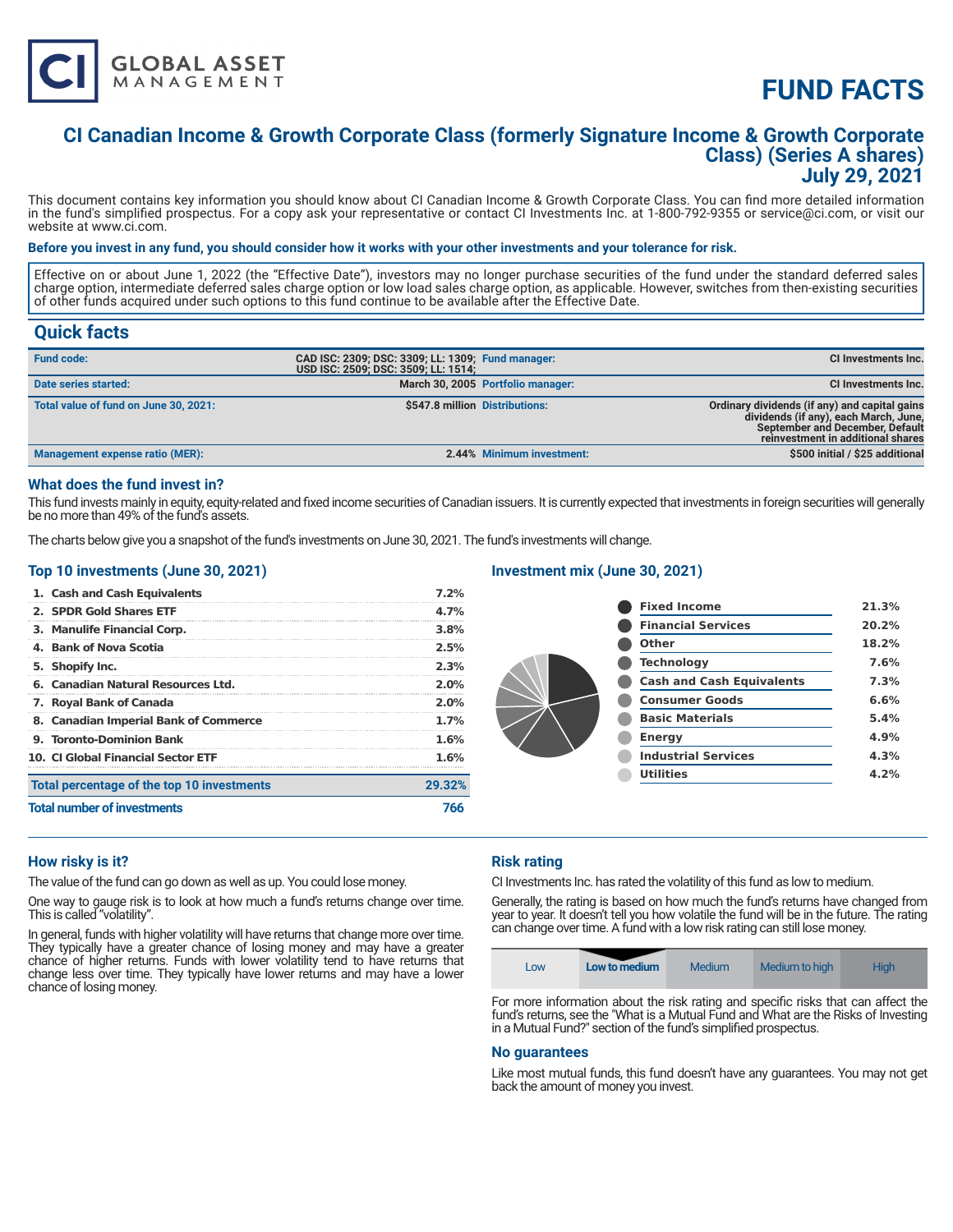## **CI Canadian Income & Growth Corporate Class (formerly Signature Income & Growth Corporate Class) (Series A shares)**

#### **How has the fund performed?**

This section tells you how Series A securities of the fund have performed over the past 10 calendar years. Returns are after expenses have been deducted. These expenses reduce the fund's returns.

#### **Year-by-year returns**

This chart shows how Series A securities of the fund performed in each of the past 10 calendar years. This fund series dropped in value in 3 of the last 10 calendar years. The range of returns and change from year to year can help you assess how risky the fund has been in the past. It does not tell you how the fund will perform in the future.



#### **Best and worst 3-month returns**

This table shows the best and worst returns for Series A securities of the fund in a 3- month period over the past 10 calendar years. The best and worst 3-month returns could be higher or lower in the future. Consider how much of a loss you could afford to take in a short period of time.

|                     | <b>Return</b> | 3 months ending | If you invested \$1,000 at the beginning of the period |
|---------------------|---------------|-----------------|--------------------------------------------------------|
| <b>Best return</b>  | 9.3%          | June 30. 2020   | Your investment would be \$1,093.                      |
| <b>Worst return</b> | $-14.1\%$     | March 31, 2020  | Vour investment would be \$859.                        |

#### **Average return**

As at June 30, 2021, a person who invested \$1,000 in this series of units of the fund 10 years ago now has \$1,790. This works out to an annual compound return of 6.0%.

#### **Who is this fund for?**

#### **This fund may be suitable for you if you:**

- are seeking a regular income
- are investing for the medium term<br>• can telerate low to medium risk
- can tolerate low to medium risk

#### **A word about tax**

In general, you'll have to pay income tax on any money you make on a fund. How much you pay depends on the tax laws of where you live and whether you hold the fund in a registered plan, such as a Registered Retirement Savings Plan or a Tax-Free Savings Account.

Keep in mind that if you hold your fund in a non-registered account, fund distributions are included in your taxable income, whether you get them in cash or have them reinvested.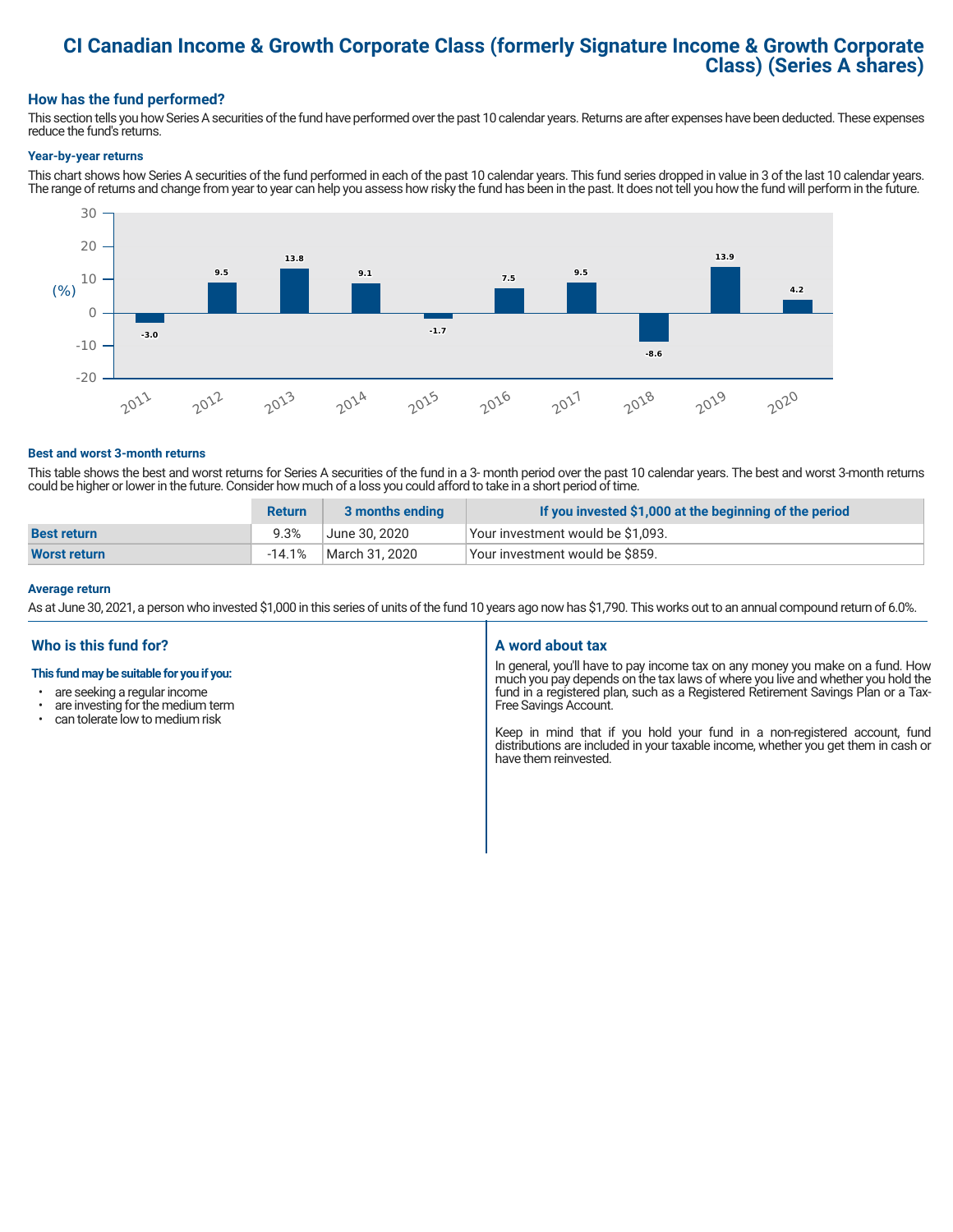# **CI Canadian Income & Growth Corporate Class (formerly Signature Income & Growth Corporate Class) (Series A shares)**

#### **How much does it cost?**

The following tables show the fees and expenses you could pay to buy, own and sell Series A securities of the fund. The fees and expenses — including any commissions — can vary among series of a fund and among funds. Higher commissions can influence representatives to recommend one investment over another. Ask about other funds and investments that may be suitable for you at a lower cost.

#### **1. Sales charges**

You may have to choose a sales charge option when you buy Series A securities of the fund. Ask about pros and cons of each option.

| What you pay                           |                                                      | <b>How it works</b>                                                                                                                                                                                                                                                                                            |
|----------------------------------------|------------------------------------------------------|----------------------------------------------------------------------------------------------------------------------------------------------------------------------------------------------------------------------------------------------------------------------------------------------------------------|
| in percent $(\%)$                      | in dollars<br>$(\$)$                                 |                                                                                                                                                                                                                                                                                                                |
| Initial sales charge                   |                                                      |                                                                                                                                                                                                                                                                                                                |
| 0 to 5.0% of the amount you buy        | \$0 to<br>$$50.00$ on<br>every<br>\$1,000 you<br>pay | You and your representative decide on the rate.<br>The initial sales charge is deducted from the amount you buy. It goes to your representative's firm as a commission.<br>$\bullet$                                                                                                                           |
| <b>Standard deferred sales charges</b> |                                                      |                                                                                                                                                                                                                                                                                                                |
| If you sell within:                    | \$0 to<br>\$55.00 on                                 | The standard deferred sales charge is a set rate and is deducted from the amount you sell based on the initial cost and<br>number of those securities.<br>$\bullet$                                                                                                                                            |
| 5.5%<br>1 year of buying               | every<br>\$1,000 of                                  | When you buy the fund, we pay your representative's firm a commission of 5%. Any standard deferred sales charge you pay<br>when you sell the fund goes to us.                                                                                                                                                  |
| 5.0%<br>2 years of buying              | original<br>cost you                                 | You can sell up to 10% of your securities each year without paying a standard deferred sales charge subject to certain<br>restrictions ("10% free redemption right"). Your 10% free redemption right is reduced by the equivalent number of securities                                                         |
| 5.0%<br>3 years of buying              | sell                                                 | you would have received if you had reinvested any cash distributions you received during the calendar year. If you exercised<br>your 10% redemption right and redeem your securities before the standard deferred sales charge schedule has expired, your                                                      |
| 4.0%<br>4 years of buying              |                                                      | standard deferred sales charge on a full redemption would be the same as if you had not redeemed securities under your<br>10% free redemption right.                                                                                                                                                           |
| 4.0%<br>5 years of buying              |                                                      | If you hold the fund in a non-registered account, if applicable, you can ask to receive cash distributions which are not<br>subject to standard deferred sales charges.<br>You can switch between standard deferred sales charge funds at any time without paying this sales charge. The standard<br>$\bullet$ |
| 3.0%<br>6 years of buying              |                                                      |                                                                                                                                                                                                                                                                                                                |
| 2.0%<br>7 years of buying              |                                                      | deferred sales charge schedule will be based on the date you bought securities of the first fund and the rates and duration<br>of such schedule shall continue to apply.                                                                                                                                       |
| 0.0%<br>After 7 years                  |                                                      | Your securities will be converted into the initial sales charge option after the expiry of the standard deferred sales charge<br>schedule if you qualify for CI Prestige (and if available for your securities) and such securities will participate in CI Prestige.                                           |
| Low-load sales charges                 |                                                      |                                                                                                                                                                                                                                                                                                                |
| If you sell within:                    | \$0 to<br>\$30.00 on<br>every                        | The low-load sales charge is a set rate and is deducted from the amount you sell based on the initial cost and number of<br>those securities.<br>When you buy the fund, we pay your representative's firm a commission of up to 2.5%. Any low-load sales charge you pay                                        |
| 3.0%<br>1 year of buying               | \$1,000 of                                           | when you sell the fund goes to us.<br>If you hold the fund in a non-registered account, if applicable, you can ask to receive cash distributions which are not<br>subject to low-load sales charges.                                                                                                           |
| 2.5%<br>2 years of buying              | original<br>cost you                                 |                                                                                                                                                                                                                                                                                                                |
| 2.0%<br>3 years of buying              | sell                                                 | . You can switch between low-load sales charge funds at any time without paying this sales charge. The low-load sales<br>charge schedule will be based on the date you bought securities of the first fund and the rates and duration of such                                                                  |
| 0.0%<br>After 3 years                  |                                                      | schedule shall continue to apply.<br>Your securities will be converted into the initial sales charge option after the expiry of the low-load sales charge schedule if<br>you qualify for CI Prestige (and if available for your securities) and such securities will participate in CI Prestige.               |